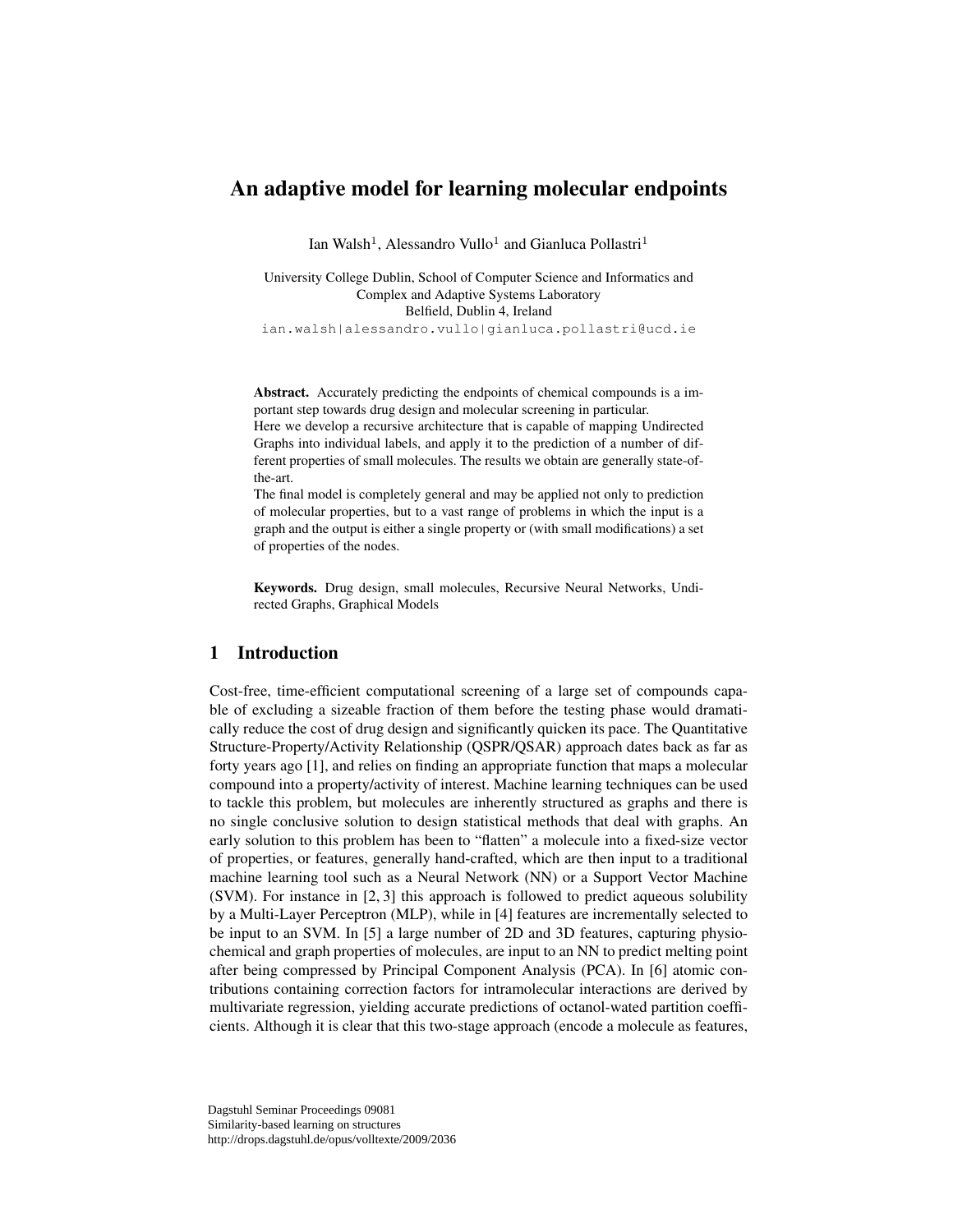map the features into the property) may be successful, it has a number of drawbacks: often, one or more experts need to design the features, thus creating a bottleneck; features are often problem-specific; features may not be optimal; however the features are designed, aspects of the structure/connectivity are bound to be lost, thus potentially missing vital information about the mechanisms involved.

Structural alert (SA) methods search for patterns within datasets that are indicative of the molecules' properties. In [7] mutagenicity classification is predicted with good levels of accuracy using a manual derivation of these substructures. An updated version is introduced in [8] to automatically mine the substructures. In [9] a vector of substructure frequencies is input to an SVM, yielding fairly accurate predictions of cancer toxicity, HIV suppression and potential for anthrax binding. Despite the successes of these methods, their generalisation ability is debatable, and their failure to predict carcinogenicity in a sustained way has been attributed to the evolving nature of chemical datasets [10], in which new, unknown substructures keep appearing. Similarly to homology modelling for protein structure prediction, some molecules will need to be predicted "ab initio" as they contain novel active substructures or neighbourhoods thereof. More recently, kernel methods that integrate some form of structural processing into their kernel function have shown state-of-the-art performances at many tasks. Melting point and octanol-water partition coefficient are predicted in [11] by 2D kernels with minmax similarity and 3D histogram kernels. State-of-the-art results are reported for a the classification of cancer and HIV suppression in [12], by 2D and 3D weighted decomposition kernels with the best results reported for a combination of both. In [13] kernels on molecular fingerprint similarity matching in the 2D case and atomic distances in the 3D case are state-of-the-art for mutagenicity and human tumor suppression.

In this work we design a novel class of machine learning algorithms for processing structured data. We tackle "ab initio" predictions of a number of properties of small molecules (i.e. we do not mine substructures). The algorithms we describe are based on recursive neural networks and they deal with molecules directly as graphs, in that no features are manually extracted from the structure, and the networks automatically identify regions and substructures of the molecules that are relevant for the property in question. The basic structural processing cell we use is similar to those described in [14–17], and adopted in essentially the same form in applications including molecule regression/classification [18–20], image classification [21], natural language processing [22], face recognition [23]. In the case of molecules, there are numerous disadvantages in these earlier models: they can only deal with trees, thus molecules (that are more naturally described as Undirected Graphs (UG)) have to be preprocessed before being input; the preprocessing is generally task-dependent; special nodes ("super-sources") have to be defined for each molecule; application domains are generally limited, thus the effectiveness of the models is hard to gauge. In this work, although we loosely build on these previous works, we extend them in two crucial directions: our models deal directly with UG; no preprocessing is necessary, and no part of the molecule has to be marked as a "super-source". We term our model UG-RNN, or Recursive Neural Networks for Undirected Graphs.

We apply UG-RNN to the prediction of aqueous solubility, melting point and octanol water partition coefficient (all regression tasks) and to the classification of muta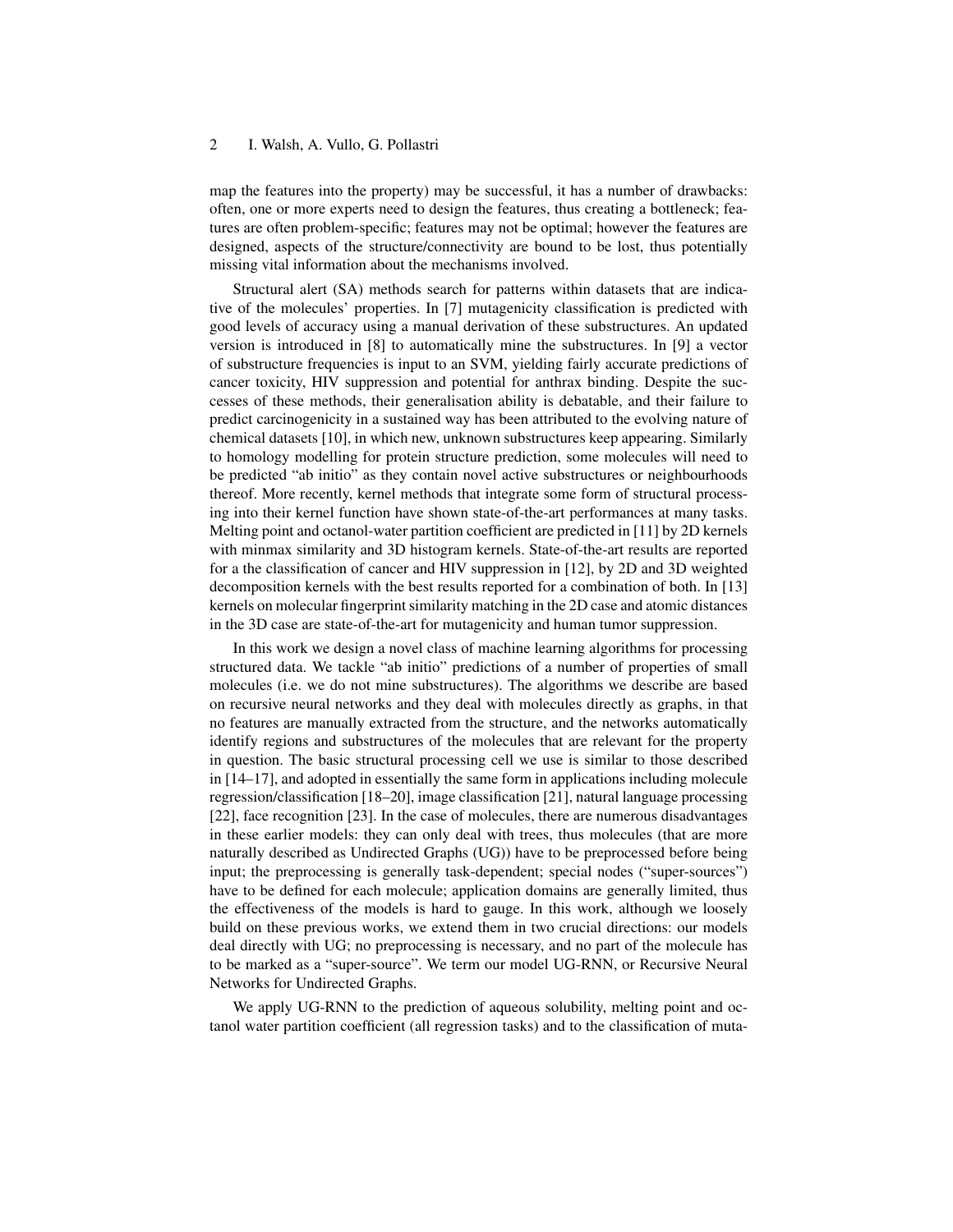genicity. Our results are encouraging, outperforming or matching state-of-the-art kernels on the same regression datasets. We alter the models slightly for mutagenicity prediction in order to test whether our approach incorporates useful contextual information In this case we show that UG-RNN outperform a state-of-the-art SA method and only perform less accurately than a method based on SVM's fed with a task-specific feature which is not available to our model [24].

UG-RNN are open-ended in that they can be used to learn on any molecular dataset, and are portable to other molecular biology problems that require graph processing such as phylogenetic graph/tree analysis, protein classification when the protein is represented as a graph of contacts, etc.

## 2 Methods

A molecule is naturally described as a UG, possibly with cycles, where atoms represent vertices and bonds represent edges. Here we factorise the UG representing a molecule into  $N$  Directed Acyclic Graphs, where:  $N$  is the total number of atoms/nodes in the molecule; the  $k^{th}$  DAG is obtained from the UG describing the molecule by directing all its edges along the shortest path to its  $k^{th}$  atom  $v_k$ . The order of the atoms in the molecule is unimportant, as the result of processing is independent on it. Figure 1 shows how the undirected graph of nitrobenzene can be represented as 9 DAG's.

Let  $ch_{[v,k]}^1, \ldots, ch_{[v,k]}^n$  be the children of atom/node v in the  $k^{th}$  DAG, then we assume that there is a hidden vector  $G_{v,k} \in \mathbb{R}^m$  describing the contextual information *upstream* of node *v* as:

$$
G_{v,k} = \mathcal{M}^{(G)}\left(i_v, G_{ch_{[v,k]}^1}, \dots, G_{ch_{[v,k]}^n}\right) \tag{1}
$$

where  $i_v \in \mathbb{R}^l$  is the label associated with node v (i.e. essentially, all the information to input about the atom  $v$ ). When a node has no children, or fewer children than the maximum allowed (*n*) then the empty arguments in  $\mathcal{M}^{(G)}$  () are set to vectors of zeroes (boundary conditions). The maximum number of children  $n$  is set to the maximum outdegree of all the vertices in the structures, and is normally  $n = 4$  for molecules. We realise the function  $\mathcal{M}^{(G)}$ , or state transition function, by a two layered perceptron. In the most basic model we assume *stationarity*, that is the same function (thus network) is used to process all vertices in all DAG's. This may be regarded as a form of weight sharing, and helps keep the number of free parameters in the model low.

Given there are as many DAG's as there are nodes in the UG describing the molecule, and given each node  $v_k$  is a root in a graph, there will be N vectors associated with root nodes:  $G_{v_k,k}$ . Each of these vectors provides a description of the molecule "as seen" from  $v_k$ . To map the complex of these vectors into a single property, we first add them up:

$$
G_{structure} = \sum_{k=1}^{N} G_{v_k, k} \tag{2}
$$

Notice how: each atom in the molecule is within one transition function (i.e. one Two-Layered Perceptron) from the vector representing the whole molecule, thus minimising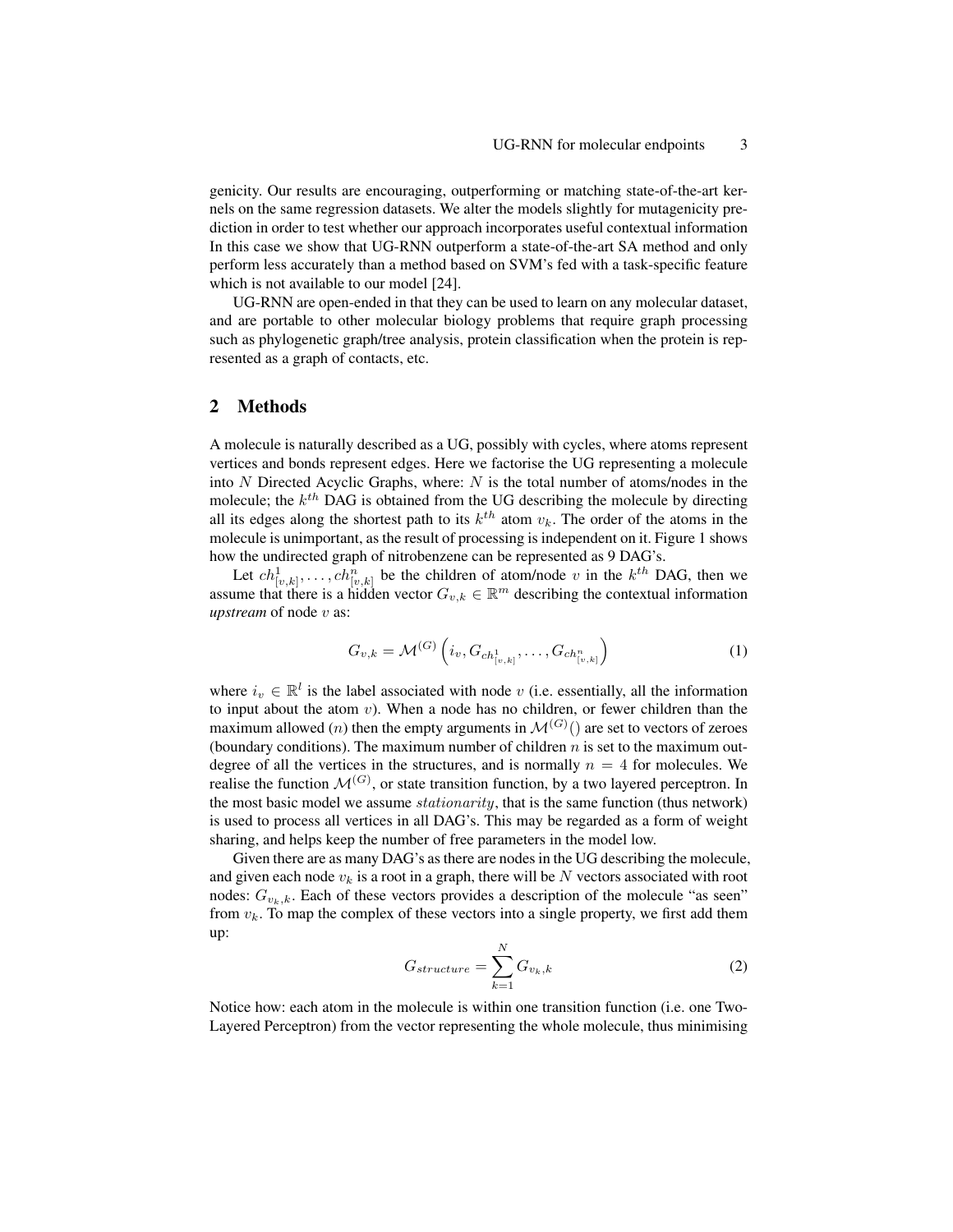

Fig. 1. The undirected graph of nitrobenzene and the 9 DAG's derived from the molecule.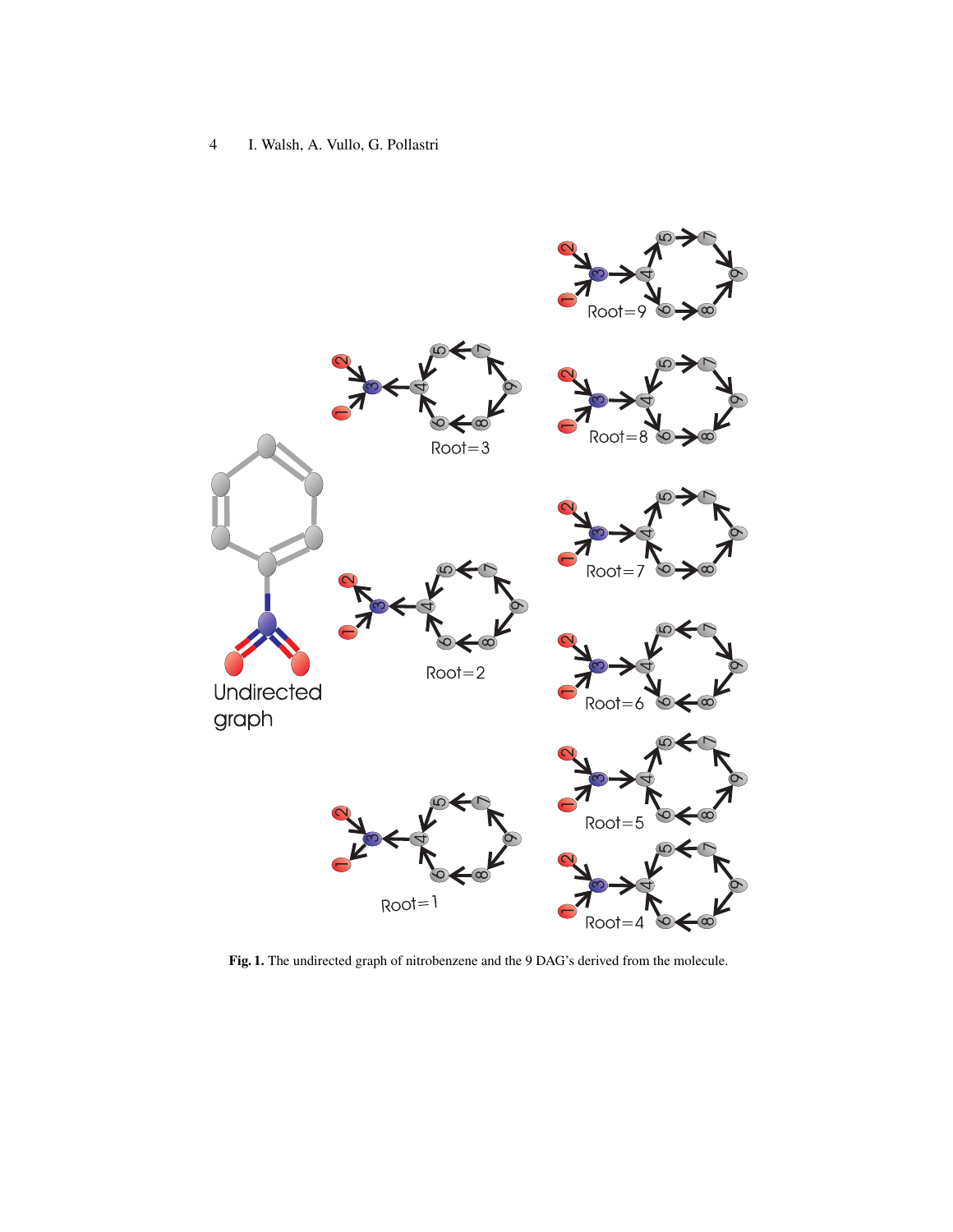the well know vanishing gradient problem, which affects recursive neural networks and deep networks in general [25]; given that all atoms compete to be represented in  $G_{structure}$ , if this vector is selected with the purpose of predicting a given property, then it effectively represents a task-dependent encoding (compression) of the molecule.

We map  $G_{structure}$  into the property of interest as:

$$
o = \mathcal{M}^{(O)}(G_{structure})
$$
\n(3)

We implement  $\mathcal{M}^{(O)}$  by a Two-Layered Perceptron with a linear output when we predict real-valued properties, and softmax units in case of classification. The error function we minimise is, respectively, a sum of squared differences between target and network output, and the relative entropy between target and output. The whole network (all DAG's, sum of hidden vectors of root nodes, and output function) is trained by gradient descent. The gradient of the error is computed, exactly, by the backpropagation algorithm, which we can apply here given that the overall network including the molecule has no cycles.

Figure 2 shows how the 5 DAG's of acetic acid are composed to build a UG-RNN. Each DAG produces a distinct contextual vector at each root. These vectors are then added and mapped into the final output representing the desired property.



Fig. 2. An example of the model used on acetic acid. All the variables are explained in the text.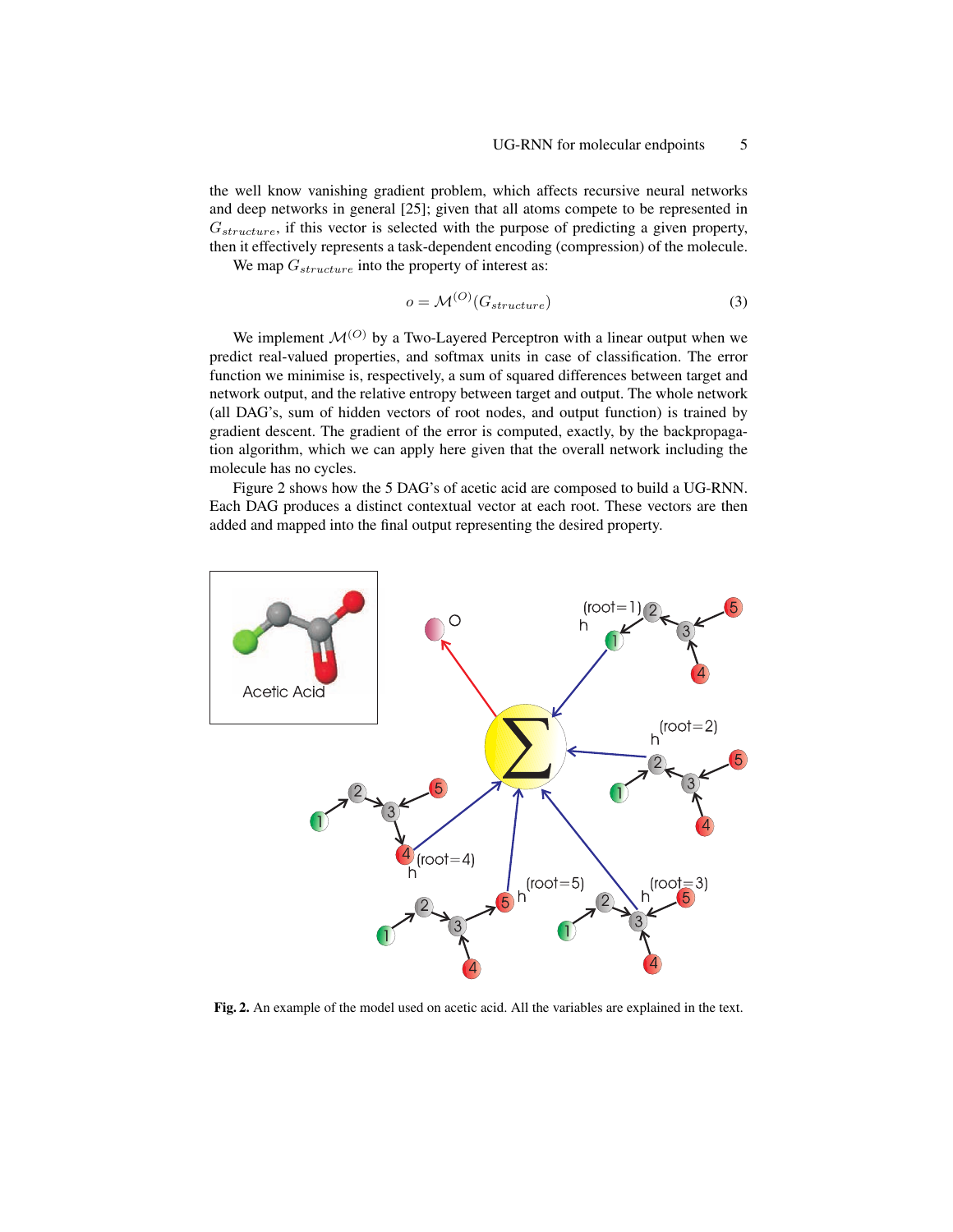#### 2.1 Relaxing stationarity

We also implement a system in which we relax the stationarity hypothesis. In this case we search for common bonding patterns for an atom (or common neghbourhoods for a node), and we implement dedicated transition functions for the most frequent ones. For example the same transition network/function will represent every carbon atom with a single nitrogen and double bonded oxygen. A neighbourhood token is created by investigating each atom in the *training set* and storing the atom symbol and its immediate neighbours in lexicographical order. Neighbourhood tokens that contain all carbon symbols are removed because they are considered non-informative. Note that neghbourhoods may be defined by visiting nodes more than one edge apart from a node. For the following experiments we only consider neghbourhoods of size 1. The T most frequent tokens yield special transition functions, while all the other patterns are handled by a general function:

$$
G_{v,k}^1 = \mathcal{M}^{(1)}\left(i_v, G_{ch_{[v,k]}^1}^{u(1)}, \dots, G_{ch_{[v,k]}^n}^{u(n)}\right)
$$
  
...  

$$
G_{v,k}^T = \mathcal{M}^{(T)}\left(i_v, G_{ch_{[v,k]}^1}^{u(1)}, \dots, G_{ch_{[v,k]}^n}^{u(n)}\right)
$$
  

$$
G_{v,k}^{general} = \mathcal{M}^{(general)}\left(i_v, G_{ch_{[v,k]}^1}^{u(1)}, \dots, G_{ch_{[v,k]}^n}^{u(n)}\right)
$$
  
(4)

where  $u(c) \in \{1, \ldots, T, general\}$  is the index of the transition function applied to  $ch_{[v,k]}^c$  based on its identity and neighbours.

Table 1 shows the top 9 patterns found for the  $logP_{ow}$  problem (see below).

| token          | CO |      |      |      | $ CCCN CCO $ $ CCCO CN$ |     |     | CCOO CCNO |
|----------------|----|------|------|------|-------------------------|-----|-----|-----------|
| frequency 1908 |    | 1661 | 1193 | 1014 | 964                     | 668 | 435 | 345       |

**Table 1.** The most frequent neighbourhood patterns in the training folds for the  $logP_{ow}$  problem.

### 2.2 Atomic label

We keep the label  $i<sub>v</sub>$  attached to an atom v as simple as possible in order to make the architecture portable. It should be noted, though, that any feature of an atom or of its neighbourhood can be included into  $i_v$ . Each atom is labelled as follows:

- The element type.
- The atom charge.
- Using openbabel version 2.1.1 [26] we calculate the Smallest Set of Smallest Rings (SSSR), hybridization and aromaticity of an atom.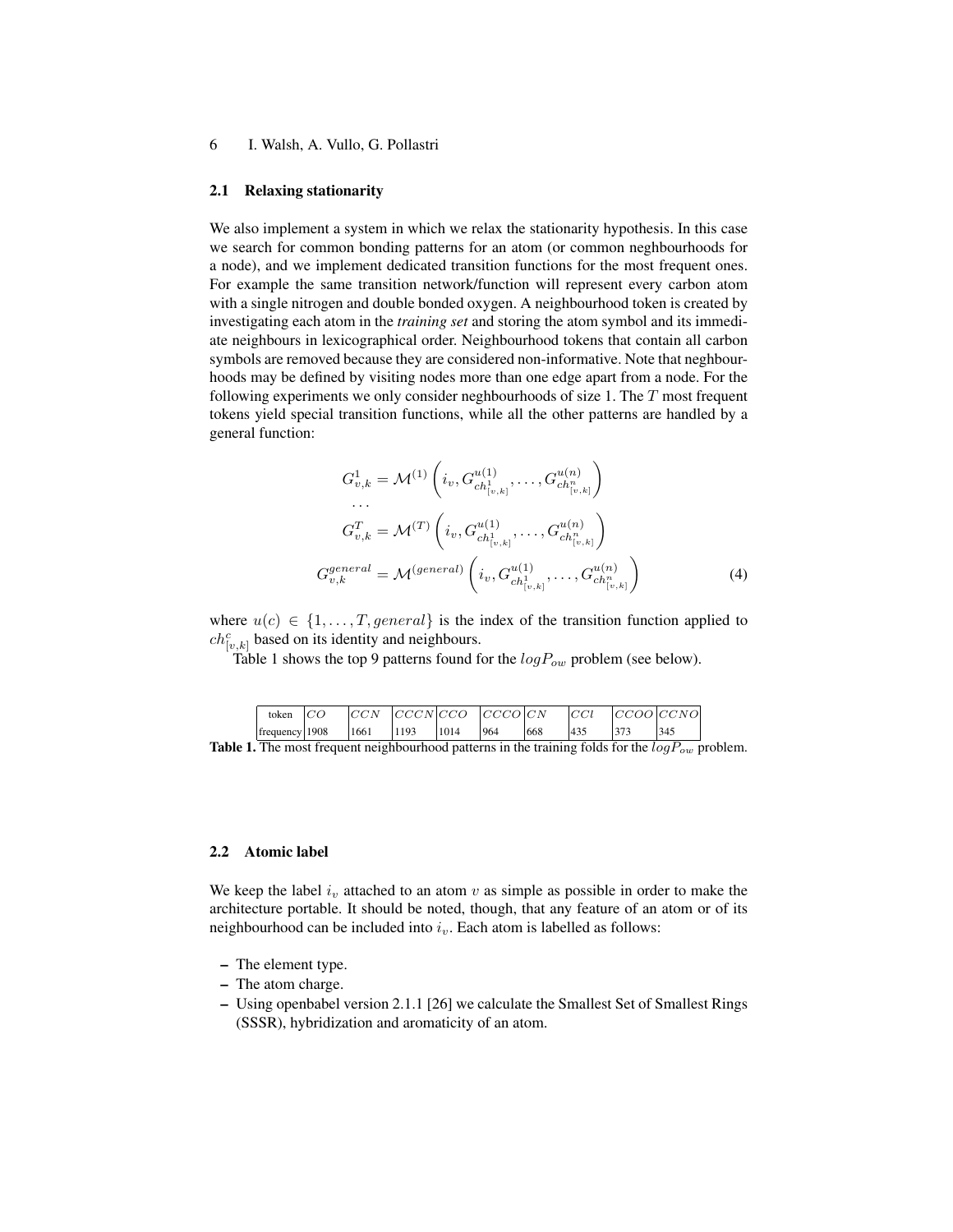#### 2.3 Training procedure

When training for regression all target endpoints are normalised between [0,1] by finding the maximum and minimum target values in the training set of each fold and normalising all targets in the training and testing fold to  $\frac{target - max}{max - min}$ . We use a sigmoid activation function for the final output neuron and perform gradient descent on a squared error. For classification softmax activation function is used at the output neurons with relative cross entropy as the cost function. All inner neurons have a tanh() activation function irrespective of regression or classification.

Weights are randomly initialised. We update the weights once per epoch (batch learning). A gradient component  $dw$  is applied directly when its absolute value is in the [0.1,1] range, but set to sign(dw) when greater than 1 and to  $0.1 \times sign(dw)$  when smaller than 0.1. We train 5 distinct models with different random initial weights and number of units and ensemble them to produce the final output. Each model is trained for 2000 epochs. We can learn on a set of 3000-4000 molecules in one day on one core of a modern PC. The final systems can predict millions of molecules per day on a small cluster of machines, making them particularly suitable for high throughput screening. Classification models estimate the probability of the endpoint given the inputs. This is also advantageous for screening since strict criteria can be imposed on the probability in order to increase the confidence of a prediction.

### 3 Results

For all the regression problems we only report the results on the models where stationarity is relaxed. In the mutagencity classification results we show that this type of model significantly outperforms the stationary model without the dedicated processing units. We also test other slight variations to the model architecture when predicting mutagenicity (see below).

#### 3.1 Regression

For all the regression tasks described below three measures are reported. The squared correlation coefficient  $(r^2)$ , or squared Pearson correlation coefficient) where the correlation coefficient is:

$$
r = \frac{\sum_{i=1}^{N} t_i p_i - N \hat{t} \hat{p}}{(N-1)s_t s_p} \tag{5}
$$

where  $\hat{t}$  and  $\hat{p}$  are the mean of the targets and predicted values respectively, N is the total number of examples and  $s_t$  and  $s_p$  are the standard deviations of the target and prediction respectively. We also report the root mean squared error (RMSE) and the average absolute error (AAE) which are  $\frac{1}{N} \sqrt{\sum_{i=1}^{N} (t_i - p_i)(t_i - p_i)}$  and  $\left| \frac{1}{N} \sum_{i=1}^{N} (t_i - p_i) \right|$ respectively.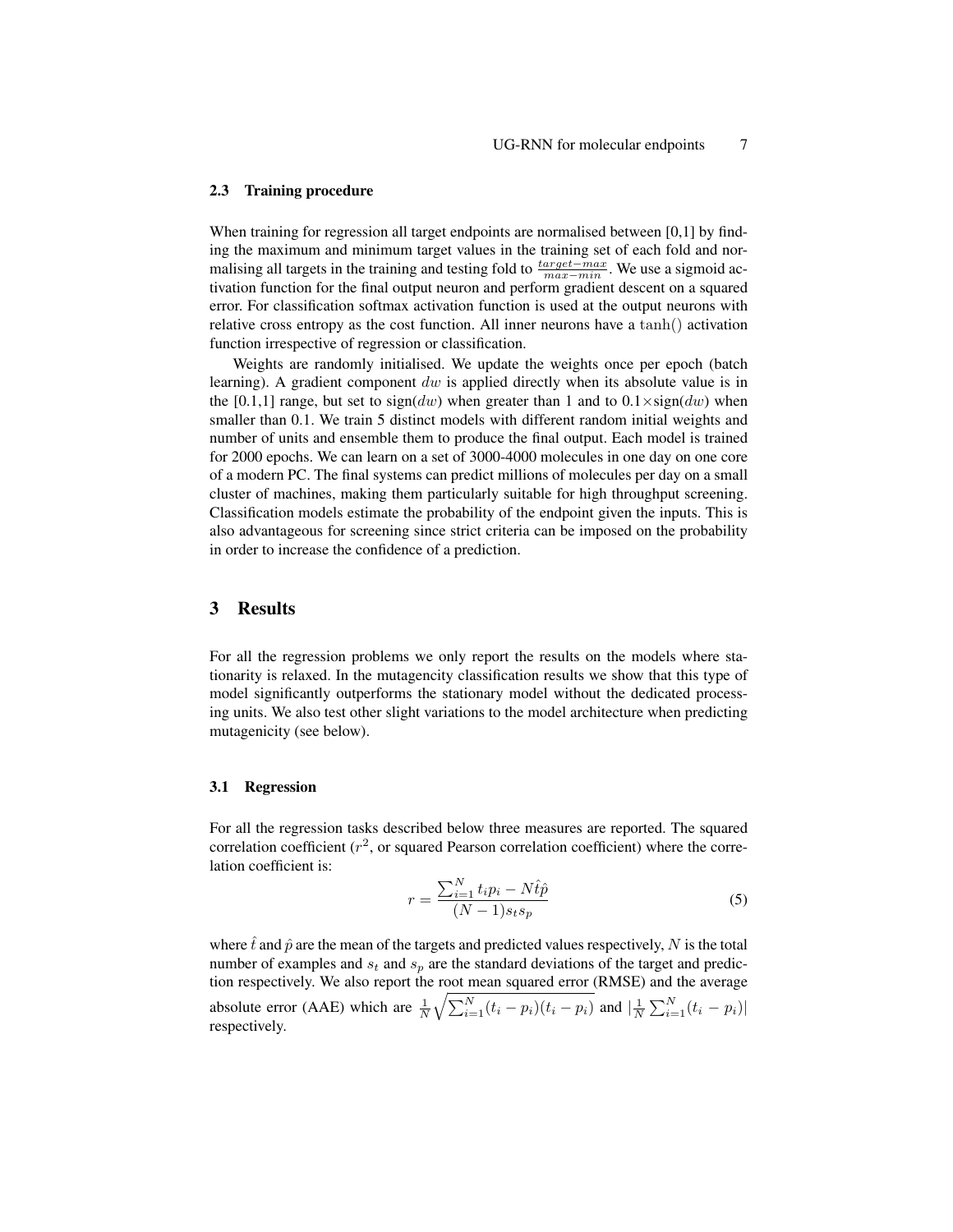Aqueous Solubility The biological activity of potential drugs is influenced by their aqueous solubility - in order for a drug to pass through cell membranes, a drug must be soluble in water. Hence computational methods to evaluate solubility of compounds are important, and many approaches to tackle this task have being described. A review of computational methods for the early phase of drug development can be found in [27]. In [28] the octanol-water partition coefficient (which can be predicted somewhat accurately from the molecular structure, see section 3.1) and 51 2D descriptors are input to a multiple linear regression model, yielding a squared correlation coefficient of 0.74 and an average absolute error of 0.68 on a dataset of 2688 training compounds and 640 test compounds. Delaney [2] uses the water partition coefficient and three other parameters (molecular weight, number of rotatable bonds and the aromatic proportion in aromatic rings) as inputs to a simple linear model. Although the model is simple it outperforms the General Solubility Equation [29] which is based on the melting point and octanol-water partition coefficient. In [11] various kernels are designed showing state of the art results on the "Small" Delaney dataset for the 2D kernel based on path lengths of two.

Table 2 shows our results obtained in 10 fold cross validation on the Delaney "Small" dataset. Comparisons are made with the kernel method in [11], Delaney's own method [2] and the GSE equation [29]. The dataset contains 1144 compounds of ranging types with solubility values (measured as a  $log S$ ) ranging from -11.6 to 1.58 Mol/litre.

|                                   | $r^2$ | <b>RMSE</b> | AAE   |
|-----------------------------------|-------|-------------|-------|
| <b>UG-RNN</b>                     | 0.914 | 0.613       | 0.437 |
| Delaney [2]                       |       |             | 0.75  |
| <b>GSE [29]</b>                   |       |             | 0.47  |
| 2D kernel (param d=2) $[11]$ 0.91 |       | 0.61        | 0.44  |

Table 2. Prediction performance for Aqueous Solubility in 10 fold cross validation on the 1144 compounds in the Delaney "Small" dataset.

Our results on this dataset are state of the art with a  $r^2$  of 0.91, 0.61 RMSE and an AAE of 0.44 which are identical to the best kernel from the work in [11]. The only number available for comparison with Delaney's work and the GSE equation is an AAE of 0.75 and 0.47 on this "Small" dataset.

Another common dataset is the one in Huuskonen [3], consisting of 1297 compounds of ranging  $\log S$  values from -11.62 to 1.58 Mol/Litre. Huuskonen's method relies on Molecular connectivity, shape, and atom-type electrotopological indices, input to a multi layer neural network, yielding a  $r^2$  of 0.92 and standard deviation of 0.6. However no cross validation is performed in order to assess the true generalisation ability of the method. In [4] a support vector machine is used to learn from derived descriptors and the final model achieves a  $r^2$  value of 0.90 in 8-fold cross validation on the same set. Again the kernel methods of [11] produce state of the art performances. However the best results are now on a different (3D) kernel. Our method remains the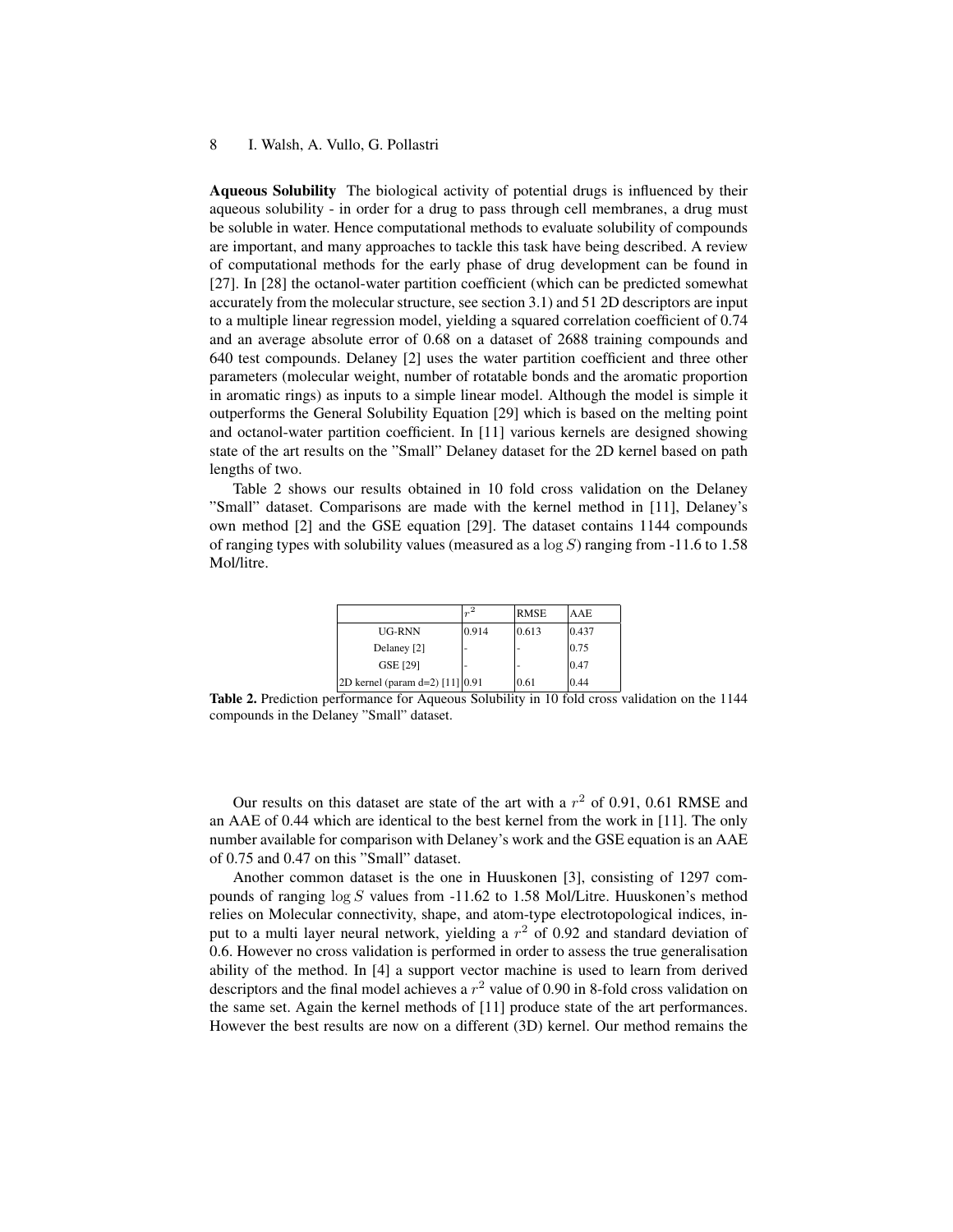same, indicating general applicability. Although the Huuskonen dataset consists of 1297 compounds, Azencott et al. report results on 1026 compounds without mention of redundancy reduction. Table 3 shows a comparison of the methods on the Huuskonen dataset. On this set we achieve a  $r^2$  of 0.92, slightly above the squared correlation for

|                           | $r^2$ | <b>RMSE</b> | <b>AAE</b> |
|---------------------------|-------|-------------|------------|
| UG-RNN                    | 0.92  | 0.35        | 0.43       |
| Frohlich [4] $\vert 0.90$ |       |             |            |
| 3D kernel [11] 0.91       |       | 0.15        | 10.11      |

Table 3. Prediction performance for Aqueous Solubility in 10 fold cross validation on the 1297 compounds in the Huuskonen dataset.

the kernel method in Azencott et al. and the method in Frohlich et. al., and a somewhat worse, if still nearly perfect, AAE (0.43 on a range of 12 log Mol/Litre units).

In figures 3 and 4 we show the correlation graphs, respectively, for the Delaney dataset and the Huuskonen set.

Melting point Melting point can be used for the rapid determination of the purity of a substance and it is often a core property in QSAR/QSPR analysis for determining solubility and boiling point [29, 30]. The General solubility equation [29] is  $\log S =$  $0.5 - \log P_{ow} - 0.01(t_m - 25)$  where  $\log P_{ow}$  is the octanol water partition coefficient and  $t_m$  is the melting point.  $\log P_{ow}$  can be predicted with high accuracy (see next section) while the automatic prediction of melting points still remains difficult. The above equation generally works well (RMSE 0.7-0.8 log units) so long as the melting point can be determined accurately.

We test our method on a melting point dataset extracted from the literature [5], containing 4173 compounds from the Molecular Diversity Preservation International database (MDPI) [31]. The melting points range between  $14^{\circ}C$  to  $392.5^{\circ}C$ .

|                                      |      | <b>RMSE</b>                    | AAE              |
|--------------------------------------|------|--------------------------------|------------------|
| <b>UG-RNN</b>                        | 0.57 | $42.5^{\circ}C$                | $32.6^{\circ}C$  |
| Karthikeyan [5]                      | 0.42 | $152.0^{\circ}$ C              | $41.3^\circ C$   |
| $2D$ kernel (param d=10) [11] $0.56$ |      | $\left.42.71\right.^{\circ}$ C | $32.58^{\circ}C$ |

Table 4. Prediction performance for Melting point in 10 fold cross validation on the 4173 compounds in the Karthikeyan dataset. Other methods based on the same dataset.

Our results (table 4) on this set compare favourably with two other methods [5, 11], with a correlation coefficient of 0.753 ( $r^2$  of 0.57). Karthikeyan [5] uses a large set of 2D and 3D features which are dimensionally reduced using PCA, then input to a feed forward neural network. The model producing the best results in Azencott et al. [11]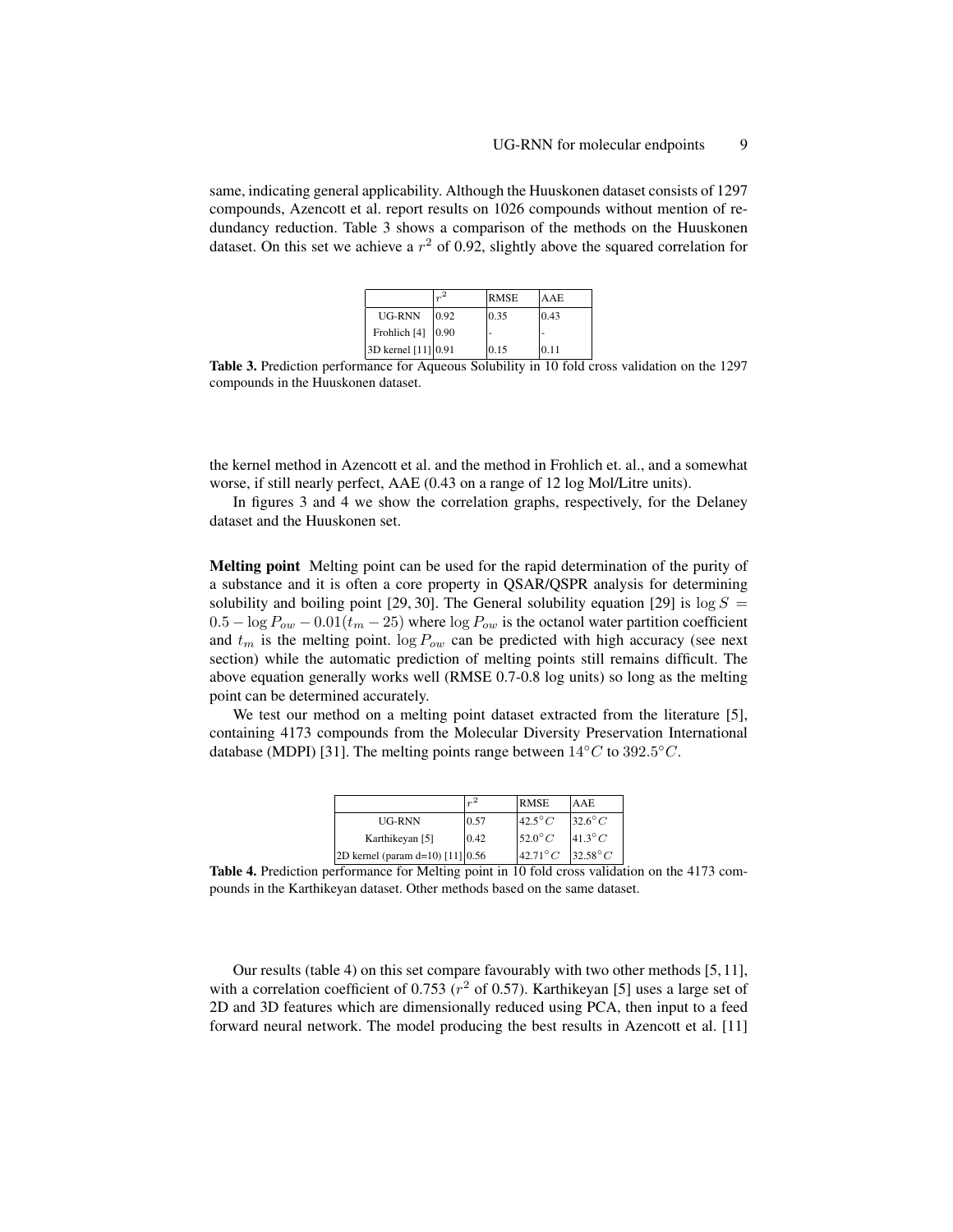

Fig. 3. Plot of Experimental Log S values against Predicted Log S values for the Delaney Small dataset. S is measured in Mol/Litre.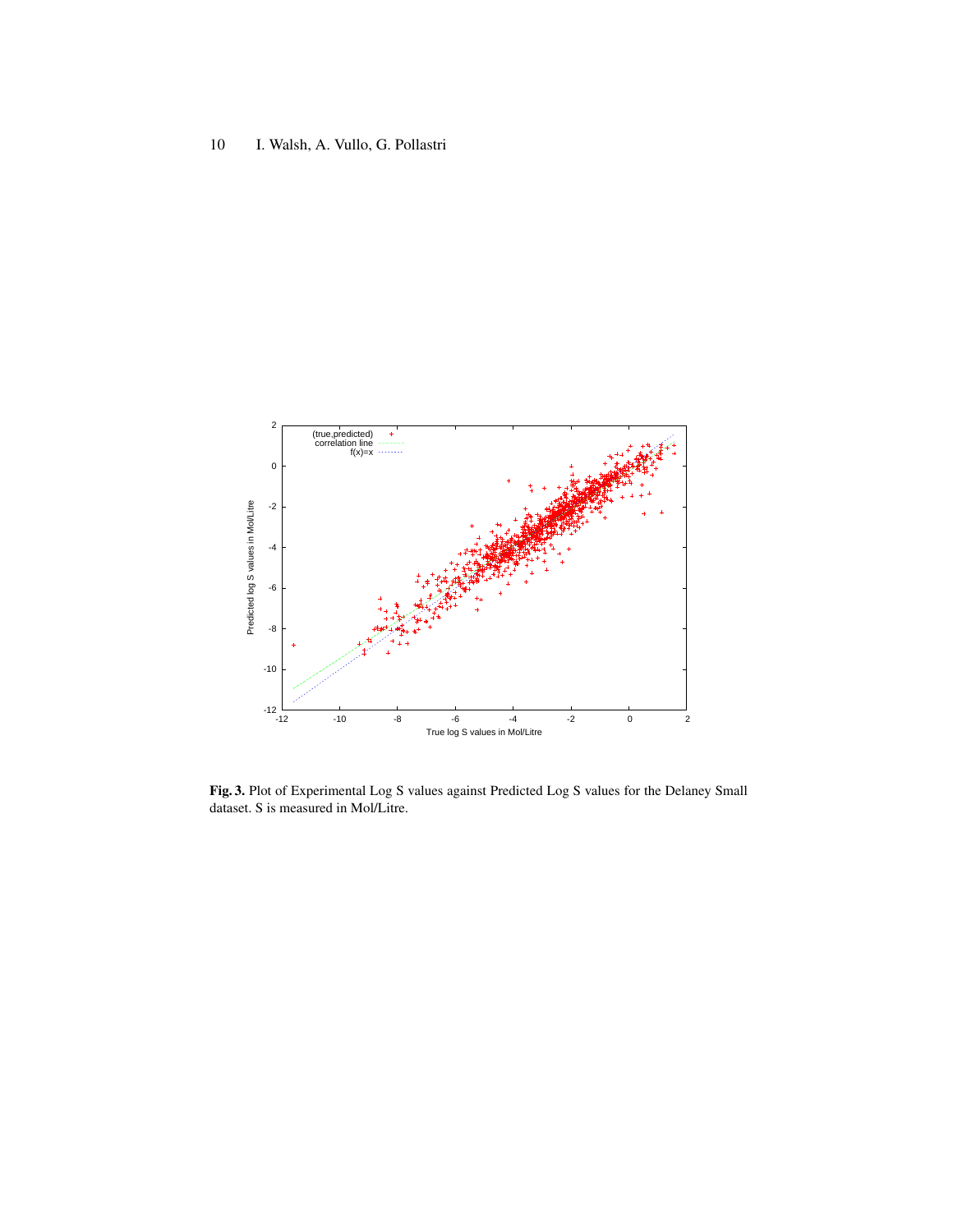

Fig. 4. Plot of Experimental Log S values against Predicted Log S values for the Huuskonen dataset. S is measured in Mol/Litre.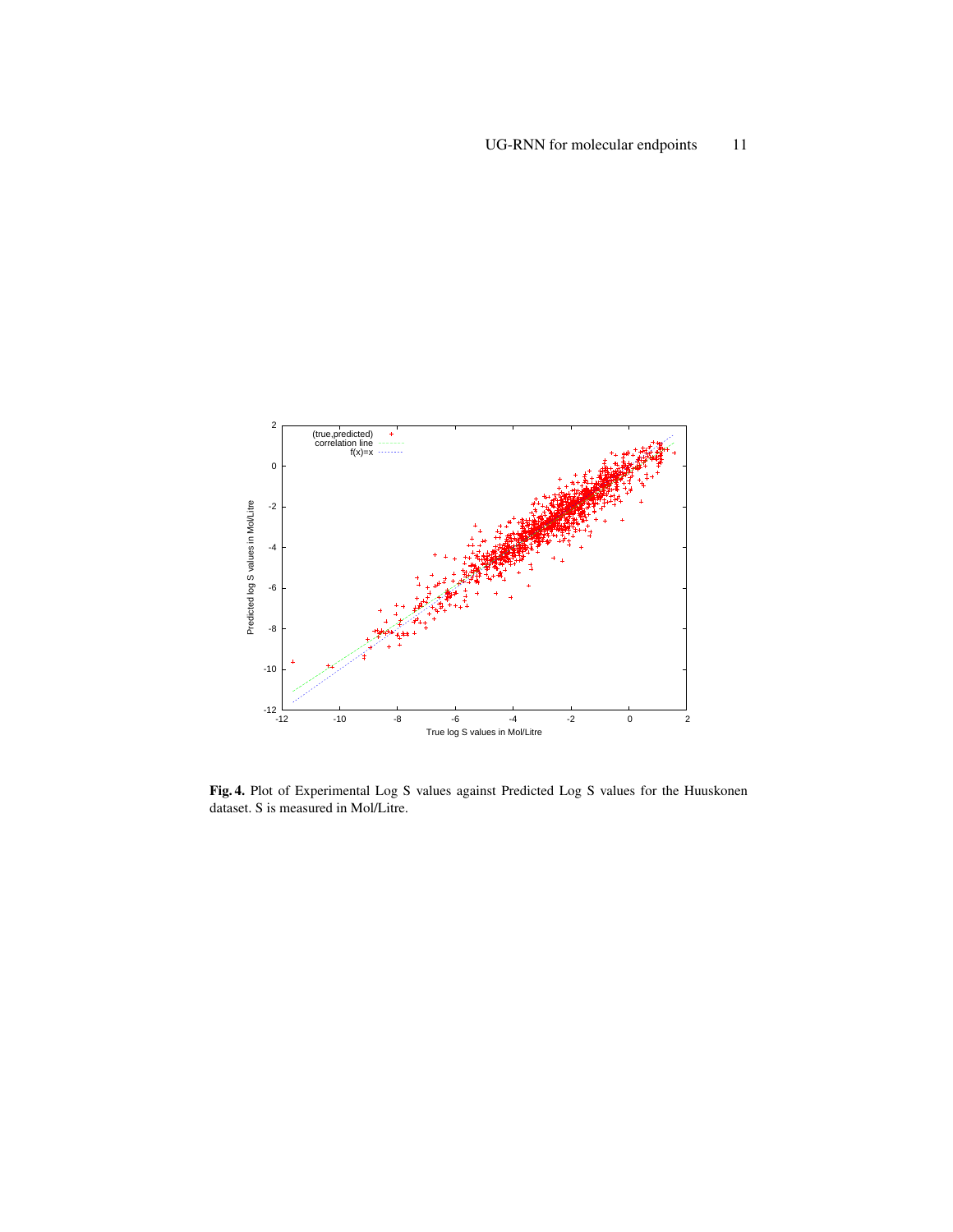is again the 2D kernel using a minmax similarity measure but the path length used to determine the similarity is now 10.

Octanol water partition coefficient Accurate determination of octanol water partition coefficient, i.e. the ratio of the concentrations of a compound in a mixture of water and octanol at equilibrium (normally measured as a logarithm of the ratio, or  $\log P_{ow}$ ), is central to QSAR/QSPR. The magnitude of  $\log P_{ow}$  is useful in estimating the distribution of drugs within the body. It is therefore an important factor of a candidate drug. Moreover,  $\log P_{ow}$  and melting point can be used to accurately determine the solubility of a compound.

Table 5 shows the results for the prediction  $\log P_{ow}$  on the dataset used in [6] and in [11]. The results in [6] are nominally accurate but are measured on the training set, hence meaningless and not reported in the table. The 2D kernel (the best performing is again different, this time with  $d = 5$ ) is marginally more accurate. Our method is unchanged from the previous tests.

|                                 |       | <b>RMSE</b> | AAE   |
|---------------------------------|-------|-------------|-------|
| This work                       | 0.934 | 0.279       | 0.394 |
| 2D kernel (param d=5) [11] 0.94 |       | 0.25        | 0.38  |

**Table 5.** Prediction performance for octanol/water partition coefficient (as  $logP_{ow}$ ) by 10 fold cross validation on the dataset in [6, 11]. Other methods based on the same dataset.

#### 3.2 Classification

Finally, we apply UG-RNN to the problem of mutagenicity classification. In this case we also gauge whether contextual information, and relaxing stationarity have an effect on the results. We also test two different variants of the output network  $\mathcal{M}^{(O)}()$  (in Eqn. 2), one in which only the global state of the structure  $G_{structure}$  is passed as an argument, and one in which the average of the labels  $i<sub>v</sub>$  over the molecule is also input. We term the last two models, respectively, Moore, and Mealy UG-RNN.

If  $TP, FP, TN$ , and  $FN$  are the true positives, false positives, true negatives, and false negatives respectively, the performance measures we use are precision  $\frac{TP}{TP+FP}$ and recall  $\frac{TP}{TP+FN}$  for the classes. Matthews Correlation Coefficient (MCC) is also computed for the sake of comparison with other works that report recall and MCC and leave out precision. MCC is defined as  $\frac{(TP.TN) - (FN.FP)}{(TPD + PN)'(TPD + TN)(TN) + TN'}$  $\frac{(TF,TN)-(FN.FP)}{(TP+FN)(TP+FP)(TN+FN)(TN+FP)}$ .

Mutagenicity Mutagenicity is the ability of a compound to cause mutations in DNA with these mutations often causing the onset of cancerous tumors. It has being previously shown that a positive experimental mutagenicity test (known as the Ames test) results in carcinogenicity as high as 77% to 90% in rodents [32]. Screening of drug candidates for mutagenicity is a regulatory requirement for drug approval since mutagenic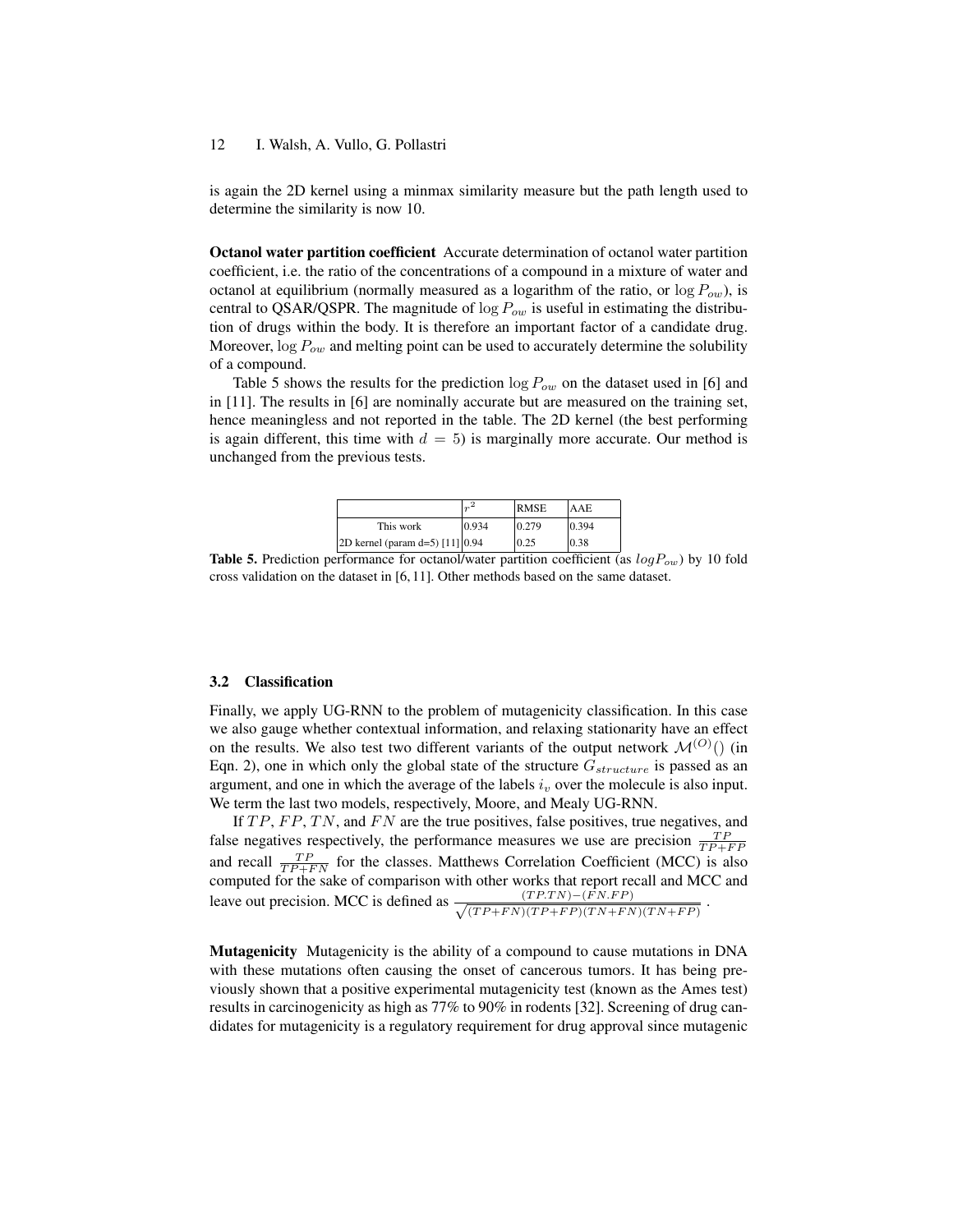properties pose risks to humans. At present, a variety of toxicological tests have to be conducted by a drug manufacturer. Although mutagencity testing has a relatively simple experimental procedure, these tests are generally low-throughput and hence cannot be applied to large scale screening. A fast effective method for the prediction of mutagenicity could therefore serve as an initial estimate of carcinogenicity and greatly aid in the manufacture of novel drugs.

We use a dataset collected from the literature [7]. The set consists of 4337 diverse chemical compounds along with information indicating whether they have mutagenicity in Salmonella Typhimurium strains TA98, TA100, TA1535 and either TA1537 or TA97, which are the standard Ames test strains required for regulatory evaluation of drug approval. In this dataset a compound is considered a mutagen if at least one Ames test result was positive, negative otherwise. This results in 54% of the data to be mutagenic making it a well balanced set.

In table 6 we compare UG-RNN with the substructure/structural alert method of [8] and a method based on a novel molecular electrophilicity descriptor input to an SVM [24]. The dataset used in the substructure mining method is a slightly reduced version of the dataset used here since mixtures, counter ions, molecules above 500 moleculular weight and stereoisomers were removed. We have not removed these noisy examples, which is expected to yield slightly worse results. The automatic substructure mining method [8] known as the elaborate chemical representation (ECR) is an extension of a similar manual method in [7], and simply assigns a chemical to a particular class based on substructures previously identified. The method in [24] constructs a novel feature vector based on the atomic electrophilicty which is a highly domain specific vector for mutagenicity prediction. MOLFEA [33] generates molecular fragments by a mining algorithm then uses three types of machine learning systems: decision trees, rule learner and support vector machines. The authors prove that the substructure based approach improves over machine learning with fixed length molecular property vectors, and obtain the highest predictive accuracy by optimised structures and a linear SVM.

We test four distinct models:

– *Multi Layer Perceptron (MLP)* The input is defined as:

$$
I = \frac{1}{N} \sum_{v \in \{V\}}^{N} i_v \tag{6}
$$

where N is the number of atoms,  $i_v$  is the input label at atom v and  $\{V\}$  is the set of all vertices.

- *Stationary UG-RNN* A UG-RNN with only one transition function and therefore only one transition network to encode the molecule.
- *Moore UG-RNN* A UG-RNN with specialised transition functions for the most frequent patterns, and output obtained as  $o = \mathcal{M}^{(O)}(G_{structure}).$
- *Mealy UG-RNN* A UG-RNN with specialised transition functions for the most frequent patterns, but output obtained as  $o = \mathcal{M}^{(O)}(I, G_{structure})$ , where I is the average label over the molecule, as in Eqn.6.

Table 6 shows the 10-fold cross validation results of all the models we tested, compared with those of the other methods described above (which are all also tested in 10-fold cross validation, although MOLFEA is tested on a different set).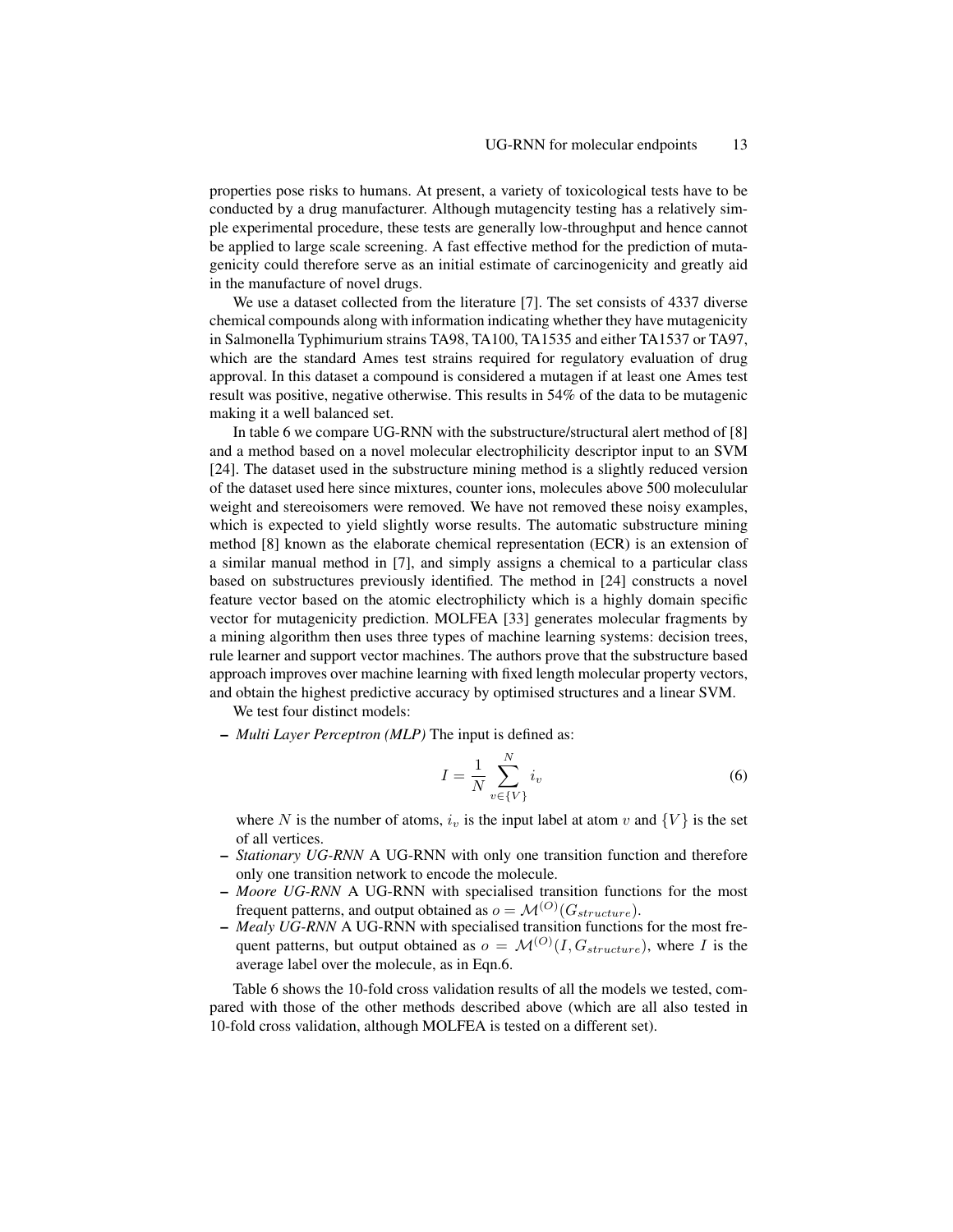|                                 | O all | mutagen | non-    | mutagen | non-    | mcc   |
|---------------------------------|-------|---------|---------|---------|---------|-------|
|                                 |       | (R)     | mutagen | (P)     | mutagen |       |
|                                 |       |         | (R)     |         | (P)     |       |
| <b>MLP</b>                      | 77.8% | 79.8%   | 75.2%   | 80.0%   | 75.0%   | 55.0% |
| <b>Stationary UG-RNN</b>        | 78.8% | 75.9%   | 81.1%   | 76.5%   | 80.6%   | 57.1% |
| Moore UG-RNN                    | 81.7% | 84.7%   | 77.9%   | 82.5%   | 80.5%   | 62.7% |
| Mealy UG-RNN                    | 82.4% | 86.0%   | 78.0%   | 82.8%   | 81.8%   | 64.3% |
| SVM+electrophilicity [24] 90.1% |       | 87.7%   | 92.1%   |         |         | 80.0% |
| Substructure mining [8]         | 80.6% | 83.0%   | 74.5%   | 80.8%   | 77.2%   | 57.4% |
| MOLFEA [33]*                    | 78.5% | 77.5%   | 79.4%   |         |         | 56.9% |

Table 6. Performance of the different mutagenicity models in a 10-fold cross validation. (P) is precision and (R) is recall. (\*) different dataset of 684 compounds used for training and evaluation

It is clear from the table that the SVM+electrophilicity method [24] performs best, however: the feature vector is highly task-dependent; there is no evidence of test vs. validation separation in the choice of the feature vector; no precision values are reported. Our two best methods (Mealy UG-RNN and Moore UG-RNN) perform better than both Substructure Mining [8] and MOLFEA [33]. Moreover, all UG-RNN's perform better than the static MLP, thus contextual information appears to be incorporated effectively. The non-stationary models perform better than the stationary one, and the Mealy model (in which both contextual information and average input labels are input to the output network) is the best performing of all with an overall accuracy of 82.4% and an MCC of 64.33%.

It should also be noted that the average intra-laboratory reproducibility of a series of Ames test data from the National Toxicological Program (NTP) was determined to be 85% [34], hence it is unclear what an accuracy of 90% [24] might mean and our best result is close to the experimental accuracy of the test.

### 4 Conclusions

We have developed a general class of machine learning models (UG-RNN) that map graphs to global labels, and have tested it in four separate problems in QSAR/QSPR. The models discussed in this work have remained essentially the same throughout all of these tasks. In all cases we obtained results close or above the state of the art, which depending on the task is represented by algorithms based on kernels, substructure mining/structural alert and manual or semi-automatic feature extraction, algorithms which are usually domain- and task-specific. The input features we have used are not domainspecific, are very simple and may be expanded, and the method is highly portable to other tasks in QSAR/QSPR, in molecular biology and elsewhere, so long as the input instances are naturally represented as Undirected Graphs.

In the future we plan to expand our research in a number of directions, including: testing whether the feature vector automatically generated by UG-RNN (the  $G_{structure}$ in Eqn.2), which is effectively a task-dependent encoding of the molecule, could be used as input to classifiers other than MLP, for instance SVM; whether UG-RNN can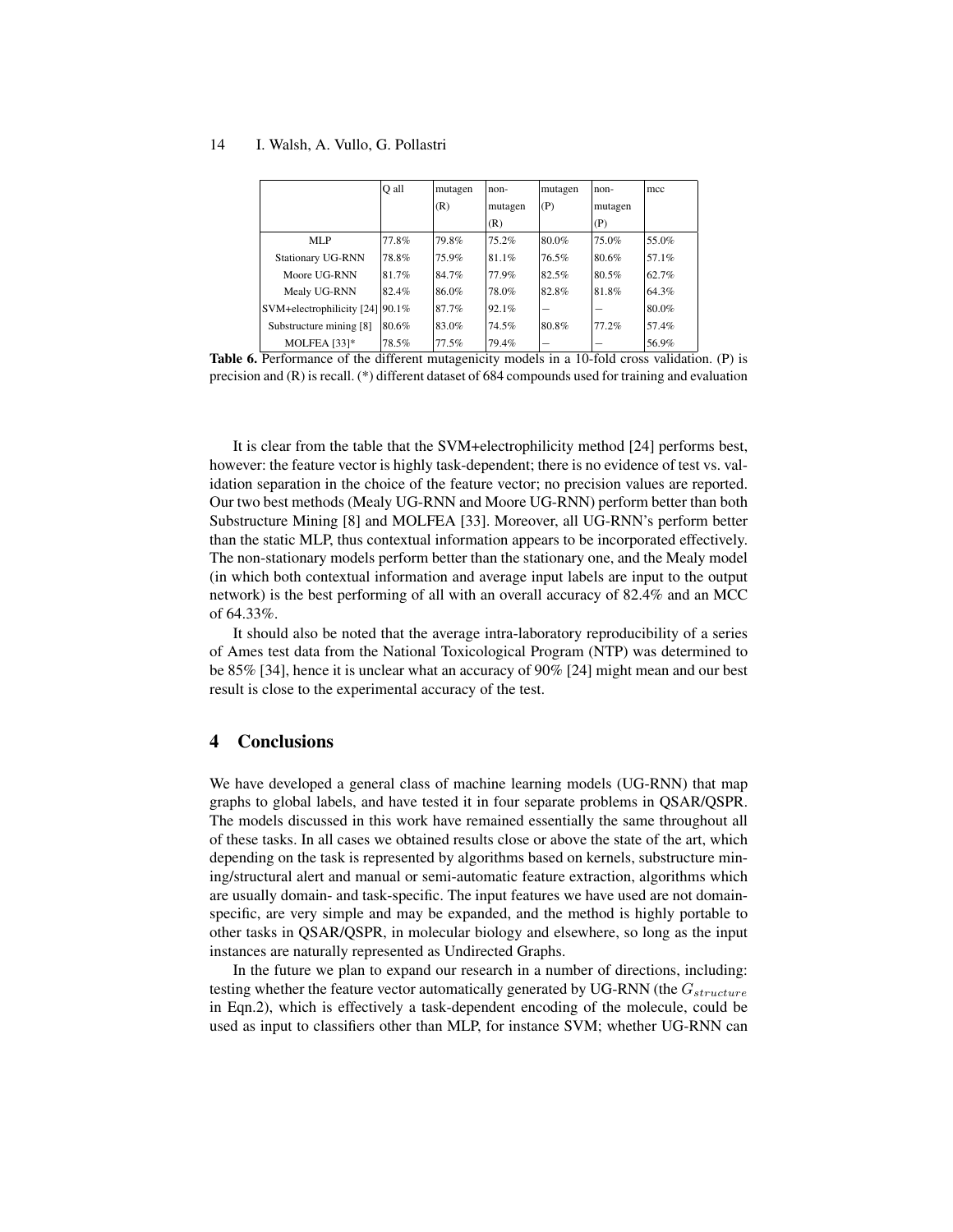be expanded to include 3D information, alternatively or alongside 2D, for instance by representing the interaction between two atoms closer than a certain threshold as an edge, and introducing the distance as a label on the edges of the model; incorporating information about stereoisomers in the model - this is currently overlooked and is likely to have hindered our results in the case of mutagenicity classification, where stereoisomers are present in the set.

# 5 Acknowledgments

This work is supported grant RP/2005/219 from the Health Research Board of Ireland.

### **References**

- 1. Hansch, C., Muir, R.M., Fujita, T., Maloney, P., Geiger, E., Streich, M.: The correlation of biological activity of plant growth regulators and chloromycetin derivatives with hammett constants and partition coefficients. J. Am. Chem. Soc. 85 (1963) 2817
- 2. Delaney, J.: Esol: Estimating aqueous solubility directly from molecular structure. J. Chem. Inf. Comput. Sci.. 44 (3) (2004) 1000–1005
- 3. Huuskonen, J.: Estimation of aqueous solubility for a diverse set of organic compounds based on molecular topology. J. Chem. Inf. Comput. Sci. 40(3) (2000) 773–777
- 4. Fro´hlich, H., Wegner, J., Zell, A.: Towards optimal descriptor subset selection with support vector machines in classification and regression. J. Chem. Inf. Comput. Sci. 45 (3) (2005) 581–590
- 5. Karthikeyan, M.: General melting point prediction based on a diverse compound data set and artificial neural networks. J. Chem. Inf. Comput. Sci. 45 (3) (2005) 581–590
- 6. Wang, R., Fu, Y., Lai, L.: Towards optimal descriptor subset selection with support vector machines in classification and regression. J. Chem. Inf. Comput. Sci. 37 (3) (1997) 615 –621
- 7. Kazius, J., McGuire, R., Bursi, R.: Derivation and validation of toxicophores for mutagenicity prediction. J. Med. Chem. 48(1) (2005) 312 –320
- 8. Kazius, J., Nijssen, S., Kok, J., Ba´ck, T., IJzerman, A.: Substructure mining using elaborate chemical representation. J. Chem. Inf. Model. 46(2) (2006) 597–605
- 9. Deshpande, M., Kuramochi, M., Wale, N., Karypis, G.: Frequent substructure-based approaches for classifying chemical compounds. IEEE Transactions on Knowledge and Data Engineering 17(8) (2005) 1036–1050
- 10. Benigni, R., Giuliani, A.: Putting the predictive toxicology challenge into perspective: reflections on the results. Bioinformatics 19(10) (2003) 1194–1200
- 11. Azencott, C., Ksikes, A., Swamidass, A., Chen, J., Ralaivola, L., Baldi, P.: One- to fourdimensional kernels for virtual screening and the prediction of physical, chemical, and biological properties. J. Chem. Inf. Comput. Sci. 47 (3) (2007) 965–974
- 12. Ceroni, A., Costa, F. Frasconi, P.: Classification of small molecules by two- and threedimensional decomposition kernels. Bioinformatics 23 (16) (2007) 2038–2045
- 13. Swamidass, S., Chen, J., Bruand, J., Phung, P., Ralaivola, L., Baldi, P.: Kernels for small molecules and the prediction of mutagenicity, toxicity and anti-cancer activity. Bioinformatics 21(Suppl 1) (2005) 359–368
- 14. Micheli, A., Sperduti, A., Starita, A.: An introduction to recursive neural networks and kernel methods for cheminformatics. Current Pharmaceutical Design 13(14) (2007) 1469–1495(27)
- 15. Sperduti, A., Starita, A.: Supervised neural networks for the classification of structures. Neural Networks, IEEE Transactions on 8(3) (1997) 714–735